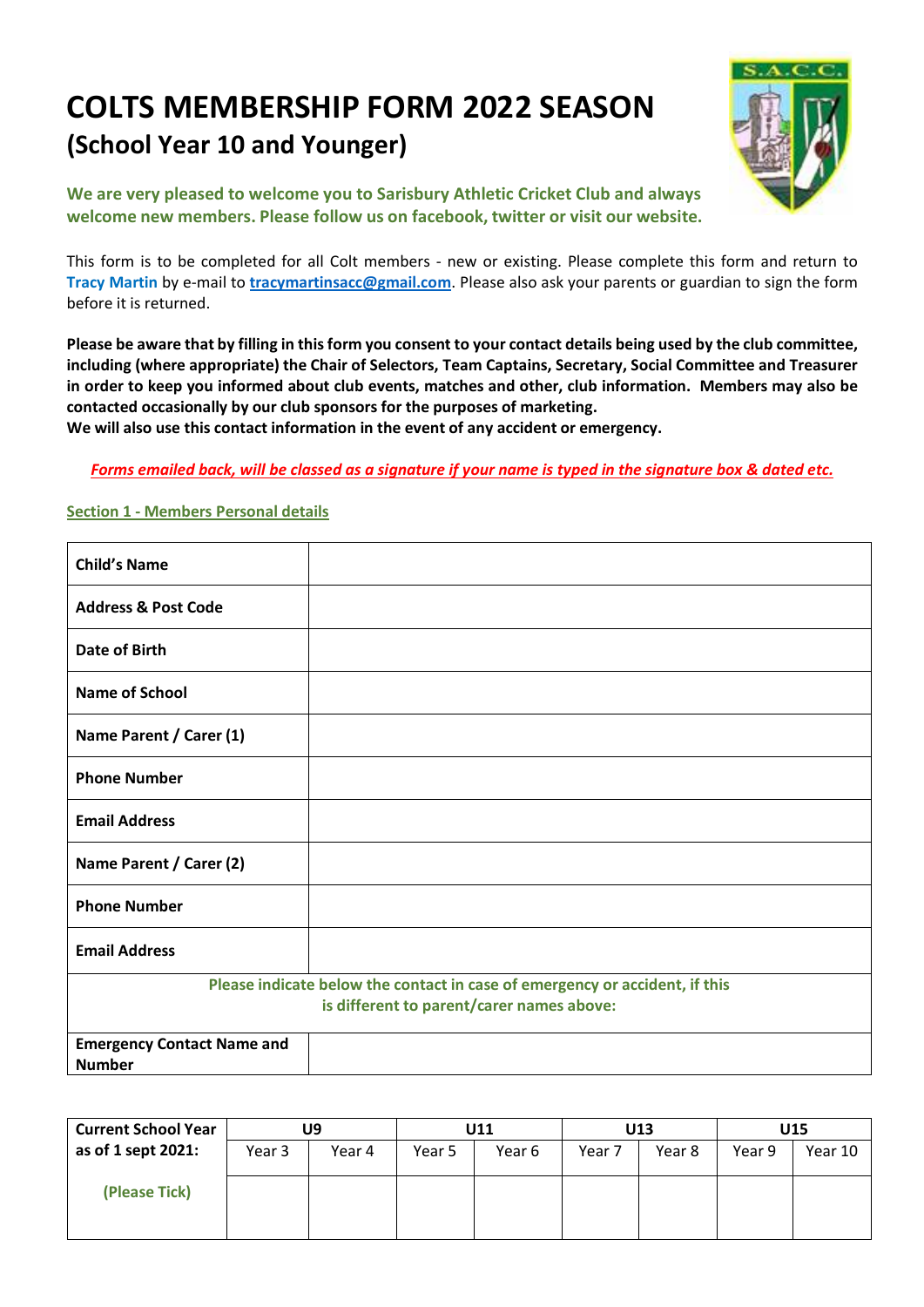## **Section 2 – Medical Information**

Please detail below any important medical information that the club should be aware of such as: allergies, epilepsy, asthma, diabetes etc.

This information will be shared with managers in case of a medical emergency.

## **Section 3 – Disability**

The Disability Discrimination Act 1995 defines a disabled person as anyone with 'a physical or mental impairment, which has a substantial and long-term adverse effect on his or her ability to carry out normal day-to-day activities'.

| Do you consider this child to have a disability?<br>If YES, what is the nature of their disability?<br>(PLEASE DELETE THOSE NOT RELEVANT BELOW) |                        | <b>YES</b>          | NO.                 |
|-------------------------------------------------------------------------------------------------------------------------------------------------|------------------------|---------------------|---------------------|
| Visual impairment                                                                                                                               | Hearing impairment     | Physical disability | Learning disability |
| Multiple disability                                                                                                                             | Other (please specify) |                     |                     |

## **Section 4 – Photography & Consent statements:**

#### **Permission to take photographs?**

I CONSENT to my child being photographed or filmed in team pictures or during matches and practice sessions *Please DELETE consent if you DO NOT AGREE to the above.*

For further clarification, please read "SACC photographic policy" on the club website.

By returning this completed form, I agree to my son/daughter/child in my care taking part in the activities of the club. I will ensure that clothing / protective equipment appropriate to the activities is worn. I understand that I will be kept informed of these activities – for example timing and transport details.

I accept that I remain responsible for my son/daughter/child in my care until the coaches/managers are present and that any use of hard balls and other cricket equipment before the coaches are in attendance is entirely at our own risk. I understand in the event of injury or illness all reasonable steps will be taken to contact me, and to deal with that injury/illness appropriately.

By signing this form, I acknowledge that it is not only my son/daughter/child in my care but our family who will become members of Sarisbury Athletic Cricket Club and we will abide by the Code of Conduct and Rules laid down by the club.

I also acknowledge that the Code of Conduct and policies has been made available to me on the SACC website / App's.

| Name & Signed (parent/legal guardian): | Date: |  |  |
|----------------------------------------|-------|--|--|
|                                        |       |  |  |
|                                        |       |  |  |